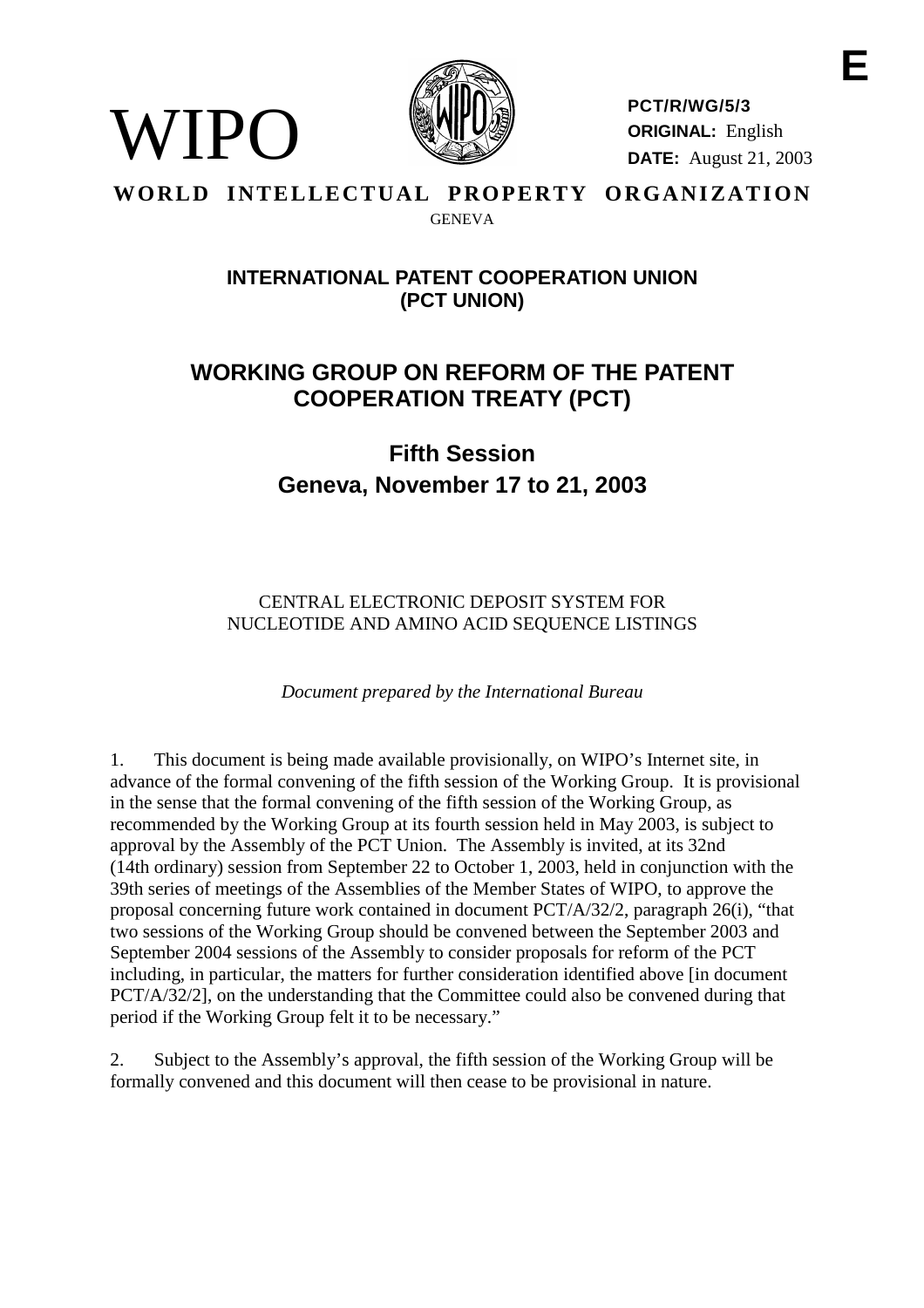### **BACKGROUND**

3. The present document reproduces the contents of document PCT/R/WG/4/6, which was submitted to the fourth session of the Working Group, held in Geneva from May 19 to 23, 2003. Having regard to the time available, discussions on that document were deferred until this session (see the s ummary of the fourth session of the Working Group by the Chair, document PCT/R/WG/4/14, paragraph 104).

4. At its third session, the Working Group agreed that, in order to facilitate the processing of sequence listings for the purp oses of the international and the national phase of the PCT procedure, the International Bureau should further investigate the possibility of establishing a central electronic deposits y stem for such listings (see the summary of the session by the Chair, d ocument PCT/R/WG/3/5, paragraph 58).

5. The Annex to this document contains proposals for amendment of the Regulations underthe PCT  $^{-1}$ so as to establish a central electronic deposits y stem for sequence listings for the purposes of disclosure of the invention and to facilitate access to deposited sequence listings by Offices and Authorities and also third parties. The main features of the proposed newsystemare outlined in the following paragraphs.

# DEPOSITOFSEQUENCELISTINGS

6. The idea of establishing a central electronic deposits y stem for sequence listing sisnot new. Previous discussions on this issue in the 1990s focused on the need to establish a data bank containing sequence listings of all publis hed applications in a standardized form suitable for patent search purposes (the issue was discussed, for example, at the fifth session of the Meeting of International Authorities under the PCT; seed ocument PCT/MIA/V/3, paragraphs 27 to 32). At that timearly eit was envisaged that, where the International Searching Authority had received a sequence listing in computer readable form from the applicant, it would make that sequence listing available, promptly after international publication, to one of the existi ng sequence listing database institutions. Those institutions would then have served as data repositories for future access to the sequence listing, including by the International Preliminary Examining Authorities, designated/elected Offices and third par ties. No such Authority or Office would have been entitled to ask the applicant to furnish it with a copy of the sequence listing in computer readable form where it was available from such an institution. However, the idea was not proceeded with when it was ascertained that the procedures followed by the institutions concerned did not meet certain general needs of the patent procedure (for example, in respect of guaranteeing the documentary integrity of sequence listings as originally filed).

7. In practice, the Trilateral Patent Offices, for example, systematically place sequence listings with public sequence listing database institutions: the European Patent Office with the European Bioinformatics Institute (EBI); the Japan Pat ent Office with the DNA Databank of Japan (DDBJ); and United States Patent and Trademark Office with the National Center

<sup>&</sup>lt;sup>1</sup> References in this document to "Articles" and "Rules" are to those of the Patent Cooperation Treaty (PCT) and the Regulations un der the PCT ("the Regulations"), or to such provisions as proposed to be amended or added, as the case may be. References to "national laws," "national applications," "the national phase," etc., include reference to regional laws, regional applications, the regional phase, etc.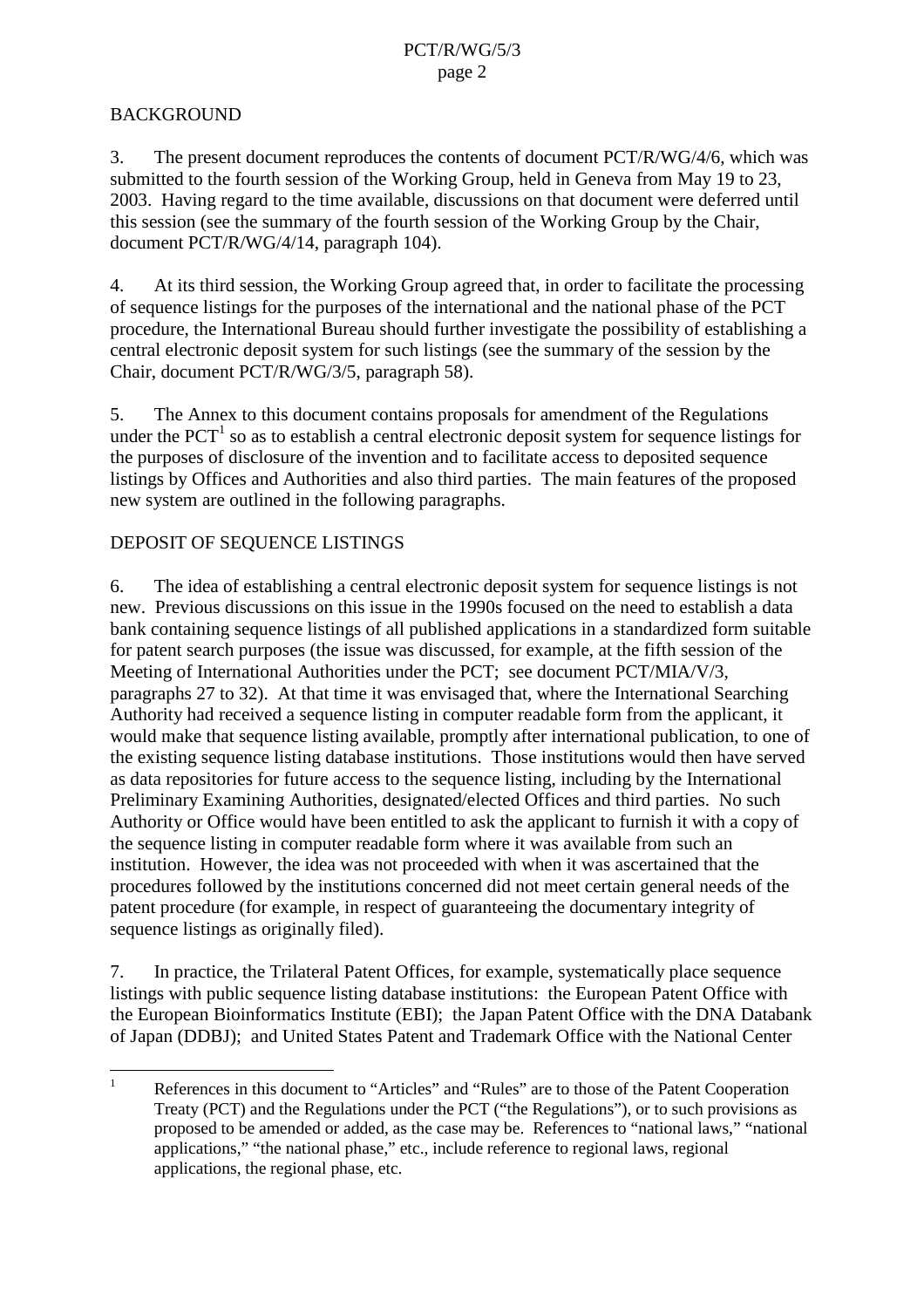<span id="page-2-0"></span>for Biotechnology Information (NCBI). This applies in the case of sequences disclosed in patents and published patent applications, b oth in national/regional applications and in international applications for which the Office concerned acts as International Searching Authority.

8. A distinction needs to be drawn between three related purposes for which sequence listingsinelectronic form might usefully be stored in data banks:

(i) *international search (and international preliminary examination):* a sequence listing inelectronic form is needed to enable the International Searching Author ity to carry out the international search, and provision of a listing in such form is the subject of present Rule 13*ter*; for this purpose, it is presently envisaged, although notex pressly mentioned in Rule 13 *ter*, that a sequence listing inelectronic for mwhich is furnished by the applicant to the International Searching Authority will be placed by that Authority in a sequence listing database in such a way that it can be searched using highly sophisticated algorithms designed to aid the examiner indecid ing whether the invention is novel and involves an inventive step: similar considerations apply in the case of international preliminary examination;

(ii) *disclosure:* another purpose, not presently catered for, would be to enable the applicant to disclose the invention by way of reference to a deposit, so that there would be no need to file, as part of the international application, a sequence listing requiring up to many thousands of sheets of paper or even on a CD as is presently provided for under Part 8 (Sections 800 to 806) of the Administrative Instructions under the PCT;

(iii) *access:* patent Offices, PCT Authorities and third parties may need or wish to have access to deposite dsequence listings for a number of purposes, including scientific research, technical information, international search and ascertaining the exact nature of the disclosure contained in a patent application as originally filed.

9. The presently available da tabase institutions do not cater fully for all of those purposes. Their operations are geared towards practical needs for technical information for research purposes. While they are certainly useful or even essential for the carrying out of searches of the prior art in relation to patent applications, they are not designed or maintained in a way which meets certain more specialized needs of the patenting procedure, notably in relation to establishing the precise nature of the disclosure made on a certain date (normally, in the case of a patent application, the filing date) in a way which would meet evidentiary requirements in the event that the nature ordate of the disclosure is contested in court proceedings. The proposals made in the present document a reformade propositive tem intended to meet those more specialized needs.

10. It is thus proposed to set up asystem, similar incertain ways to the system for the deposit of biological material with a depositary institution under the Budapest Treaty, under which are ference to a sequence listing in electronic form deposited with a prescribed sequence listing data bank would replace the need to include such listing in the description itself. Provided that the International Searching Au thority has access to such a deposited sequence listing, there would then also be no need for the applicant to furnish as eparate listing in electronic form to the International Searching Authority for the purposes of the international search (and similar considerations would apply to the procedure before the International Preliminary Examining Authority and designated/elected Offices).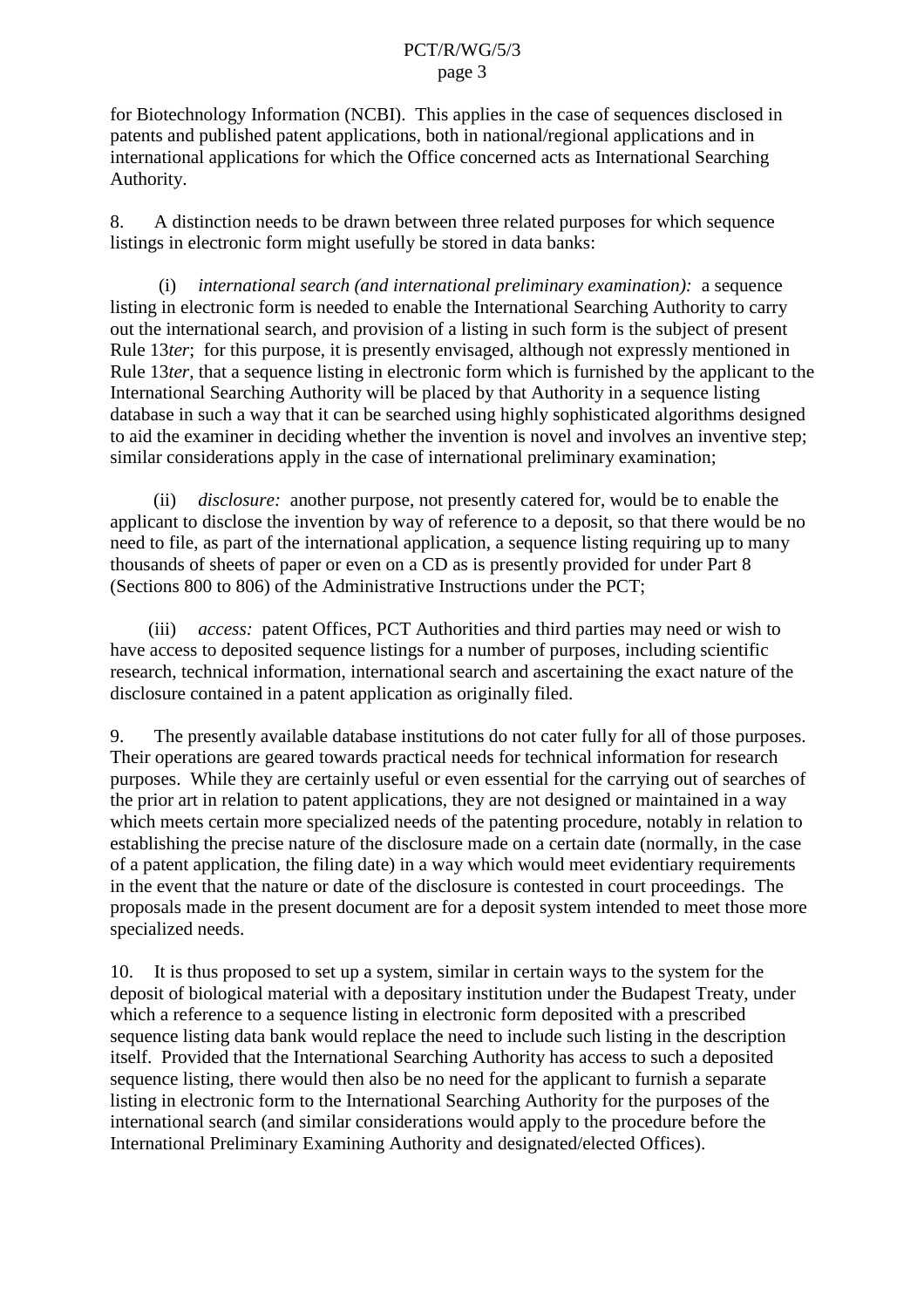#### PCT/R/WG/5/3 page 4

<span id="page-3-0"></span>11. Since the deposited sequence listing would replace a listing which would otherwise have to be handled by the International Bureau, whether inform of a sequence listing part of the description (on paper) or as a listing in electronic form separately furnished under Part 8 of the Administrative Instructions, and since its storage in the data bank wo uld be for the purposes of disclosure and simple access rather than research or patent searching, it would appeartobelogical for the functions of the data bank to be carried out by the International Bureau, while still allowing for the possibility that other data banks may also be prescribed. However, a study of the feasibility of such a possibility would need to be undertaken.

12. The main features of the proposeds ystem would be as follows:

(i) the appl icant would have the option, if so wished, to deposit, for the purposes of the PCT procedure in relation to an international application, a sequence listing in electronic form with a prescribed sequence listing data bank (which may include the Internationa l Bureau, as mentioned in paragraph 11, above);

(ii) in order to attract the operation of the provisions outlined further below, the sequence listing would have to be deposited on or befor ether international filing date and to comply with the standard prescribed in the Administrative Instructions (see present Annexes CandC -bis, which would have to be modified accordingly);

(iii) areference in the description to a deposited sequence listing would replace the need to include such listing in the description itself ("sequence listing part of the description"  $-$ seepresentRule 5.2(a));

(iv) areference to a deposited sequence listing would replac ethereed to furnish, for the purposes of international search, the listing inelectronic form to the International Searching Authority (and the International Preliminary Examining Authority and designated/electedOffices) as underpresent Rule 13*ter*;

 $(v)$  the deposited sequence listing would be published in electronic form only, similar asispresently provided for under Part 8 (Section 805) of the Administrative Instructions underthe PCT:

(vi) access to the deposited sequence listing would be restricted, until the international publication of the international application concerned, in a similar way as access to the applicationitself;

(vii) Authorities and Offices would be entitled to access the deposited sequence listing, including for the purposes of search and examination, as they would be entitled to access the international application itself;

(viii) third parties would be entitled to access the deposited sequence listing on the same basis as they would be entitled to access the international application itself (that is, in general, only after the international publication of the international application concerned).

13. Details concer ning the making of deposits (including details concerning submission of corrections under Rule 26.3, rectifications of obvious errors under Rule 91 and amendments under Article 34 in respect of a deposited sequence listing), the prescribing of data banks a nd the obligations of and procedures to be followed by prescribed data banks would be set out in the Administrative Instructions.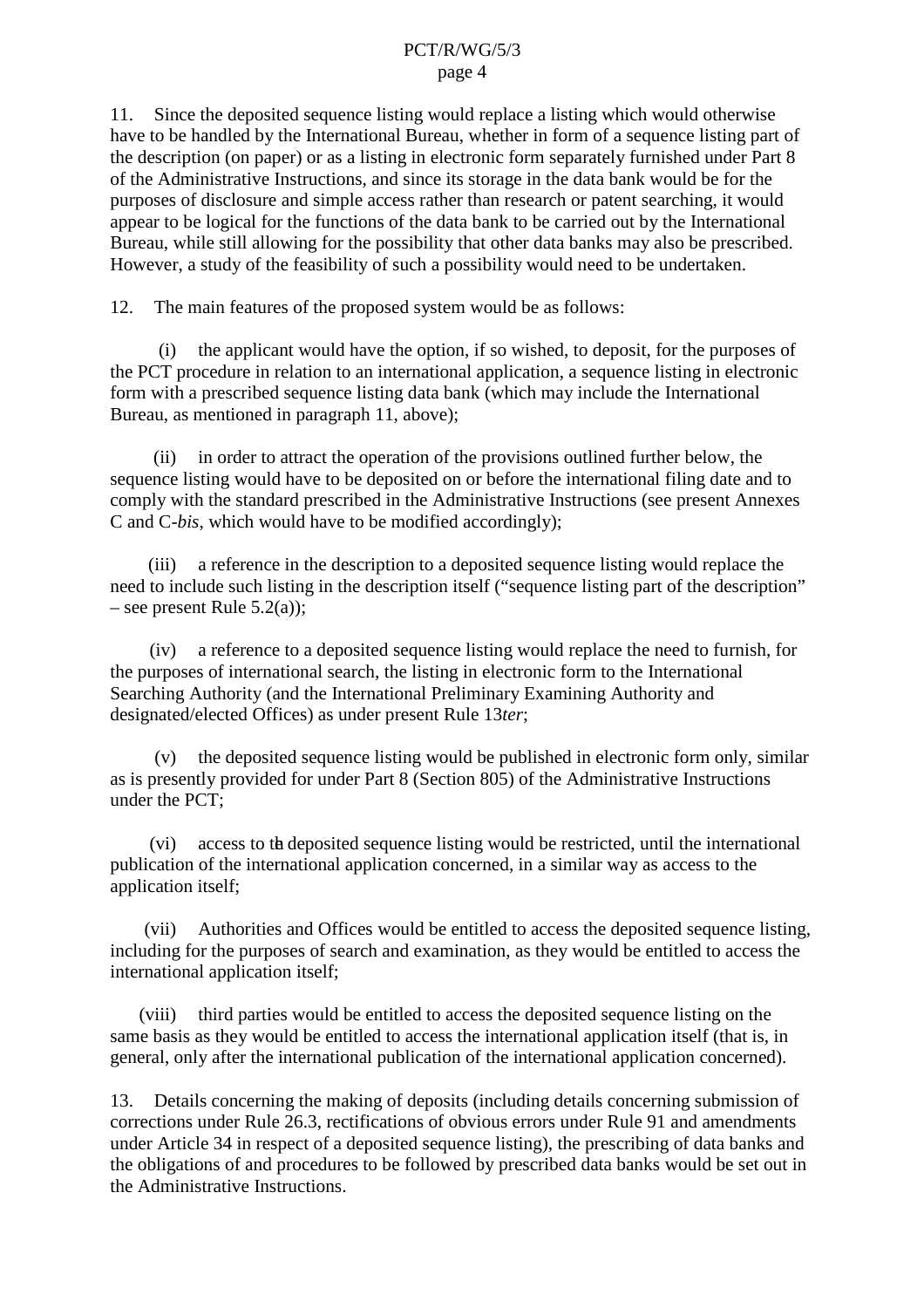#### PCT/R/WG/5/3 page 5

<span id="page-4-0"></span>14. Adoption of proposals for amendment of the Regulations to implement such asystem would necessitate consequential modifications of the Administrative Instructions to set out procedural details, and consequential modifications would be needed to Part 7 and Annex C of the Instructions. The procedures set out in Part 8 and Annex C -*bis* of the Instructions would probably be completely superseded by, or incorporated into, the new system and would thus bedeleted.

> *8. The Working Group is invited to consider the proposals contained in this document.*

> > [Annexfollows]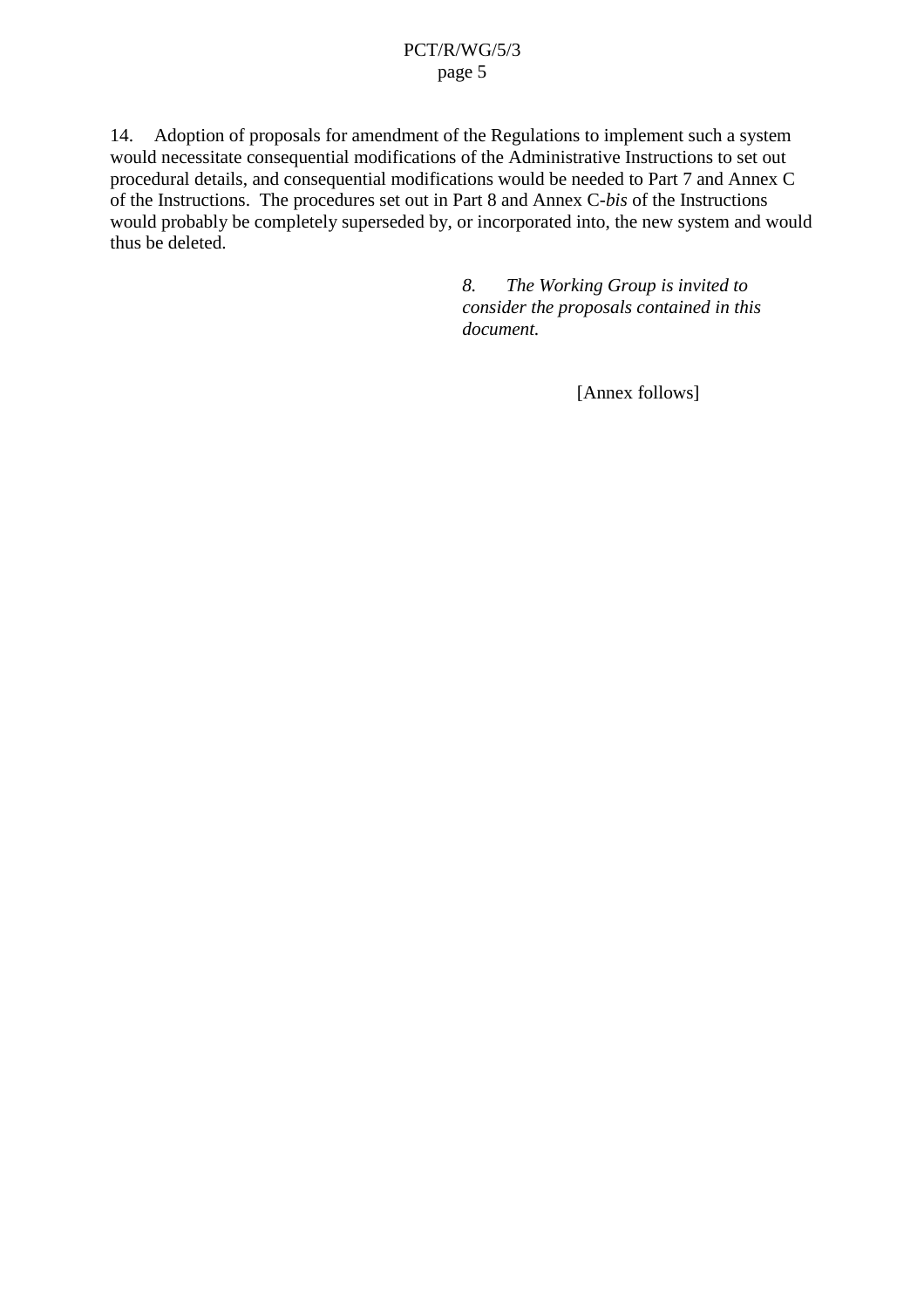#### PCT/R/WG/5/3

#### ANNEX

# $PROPOSEDAMENTS OF THE PCTREG$  ULATIONS:<sup>1</sup>

# DEPOSITOFSEQUENCE LISTINGS

#### **TABLEOFCONTENTS**

| Rule13 terNucleotideand/orAminoAcidSequenceListings manufactured areas and 4 |  |
|------------------------------------------------------------------------------|--|
|                                                                              |  |
| 13ter.2 ReferencestoSequenceListings:Content s;FailuretoIncludeReferenceor   |  |
|                                                                              |  |
| 13ter.3 13ter.1 SequenceListing sRequiredforthePurposesofInternationalSearch |  |
| orInternationalPreliminaryExamination forInternationalAuthorities -  6       |  |
|                                                                              |  |
|                                                                              |  |
|                                                                              |  |

<sup>&</sup>lt;sup>1</sup> Proposed additions and deletions are indicated, respectively, by underlining and striking through the text concerned. Certain provisions that are not proposed to be amended may be included for ease of reference.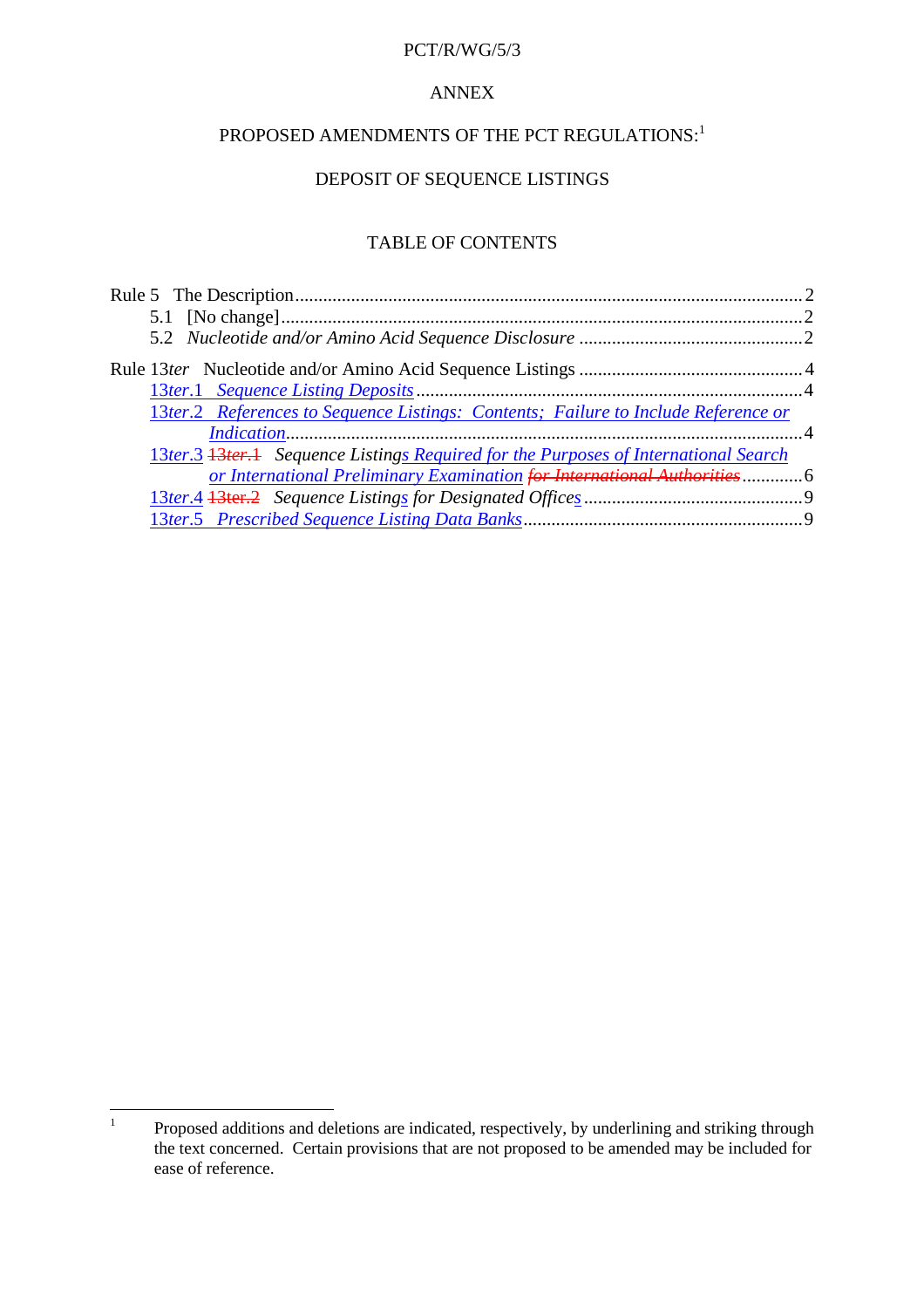#### **Rule 5**

#### **The Description**

#### <span id="page-6-0"></span>5.1 [Nochange]

5.2 *Nucleotide and/or Amino Acid Sequence Disclosure*

(a) Where the international application contains disclosure of one or more nucleotide and/oraminoacid sequences, the description shall contain , at the option of the applicant, either:

 $(i)$  asequence listing complying with the standard provided for in the

Administrative Instructions and presented as a separate part of the description in accordance

with that standard ("sequence listing part of the description"); or

[COMMENT: Clarification only; for the standard provided for in the Administrative Instructions, see Section 208 and Annex C to the Administrative Instructions.]

(ii) a reference complying with Rule 13 *ter*. 2(a) to a sequence listing in electronic form complying with the standard provided for in the Administrative Inst ructions that was deposited with a prescribed sequence listing data bank in accordance with Rule 13 *ter*.1 ("deposited sequence listing") on or before the international filing date.

[COMMENT: See paragraphs [8\(ii\)](#page-2-0), [10](#page-2-0) and [12](#page-3-0) of the Introduction to this document. The Working Group may wish to consider whether an indication that a sequence listing has been deposited in accordance with Rule 5.2(a)(ii) should also be provided for in the request form (Rule  $4$  would have to be amended accordingly).]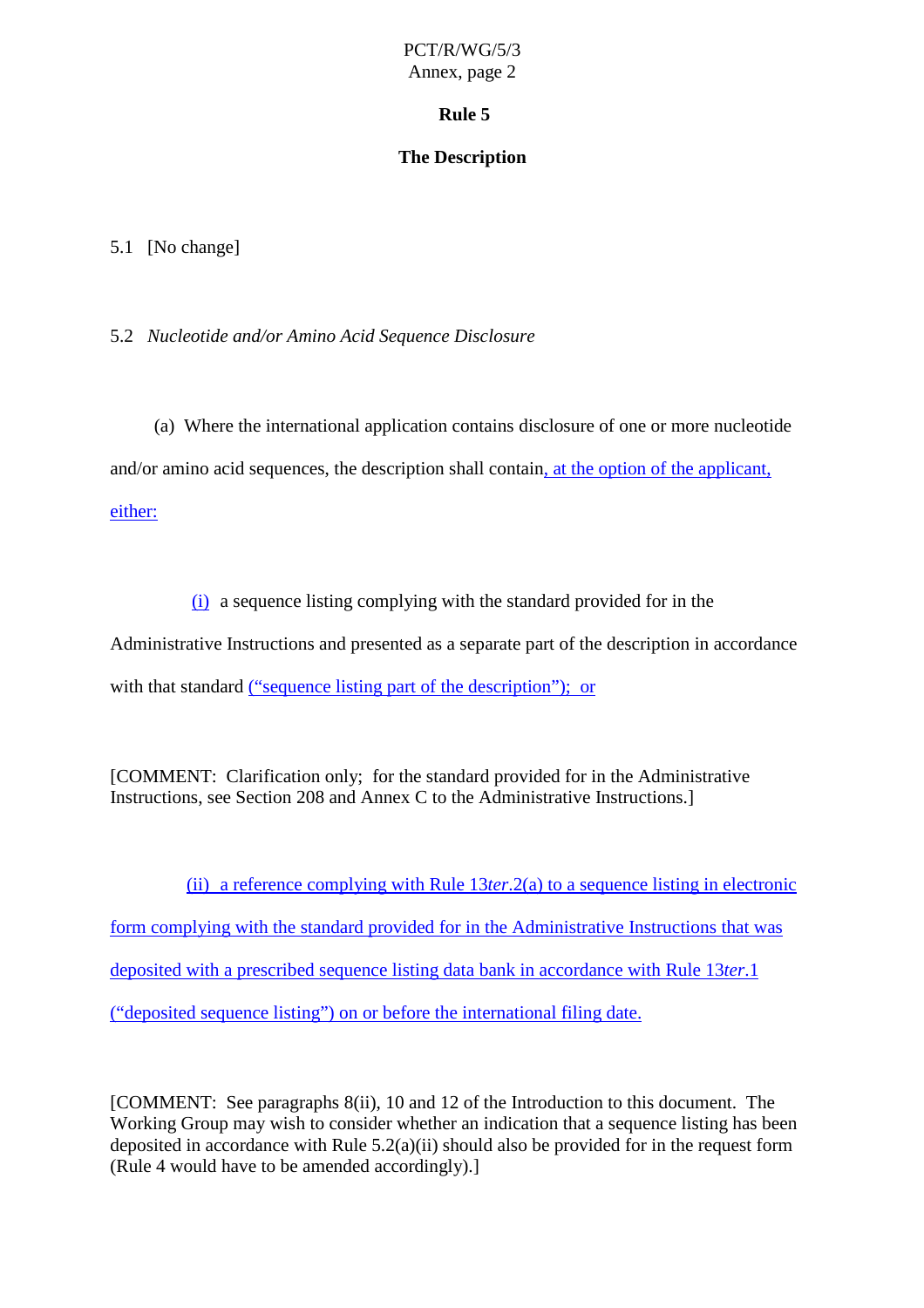*[Rule 5.2, continued]*

(b) Where the sequence listing part of the description or the deposited sequence listing contains any free text as defined in the standard provided for in the Administrative Instructions, that free textshall also appear in the main part of the description in the language thereof.

[COMMENT:Consequential on proposed amendment to Rule 5.2(a), above.]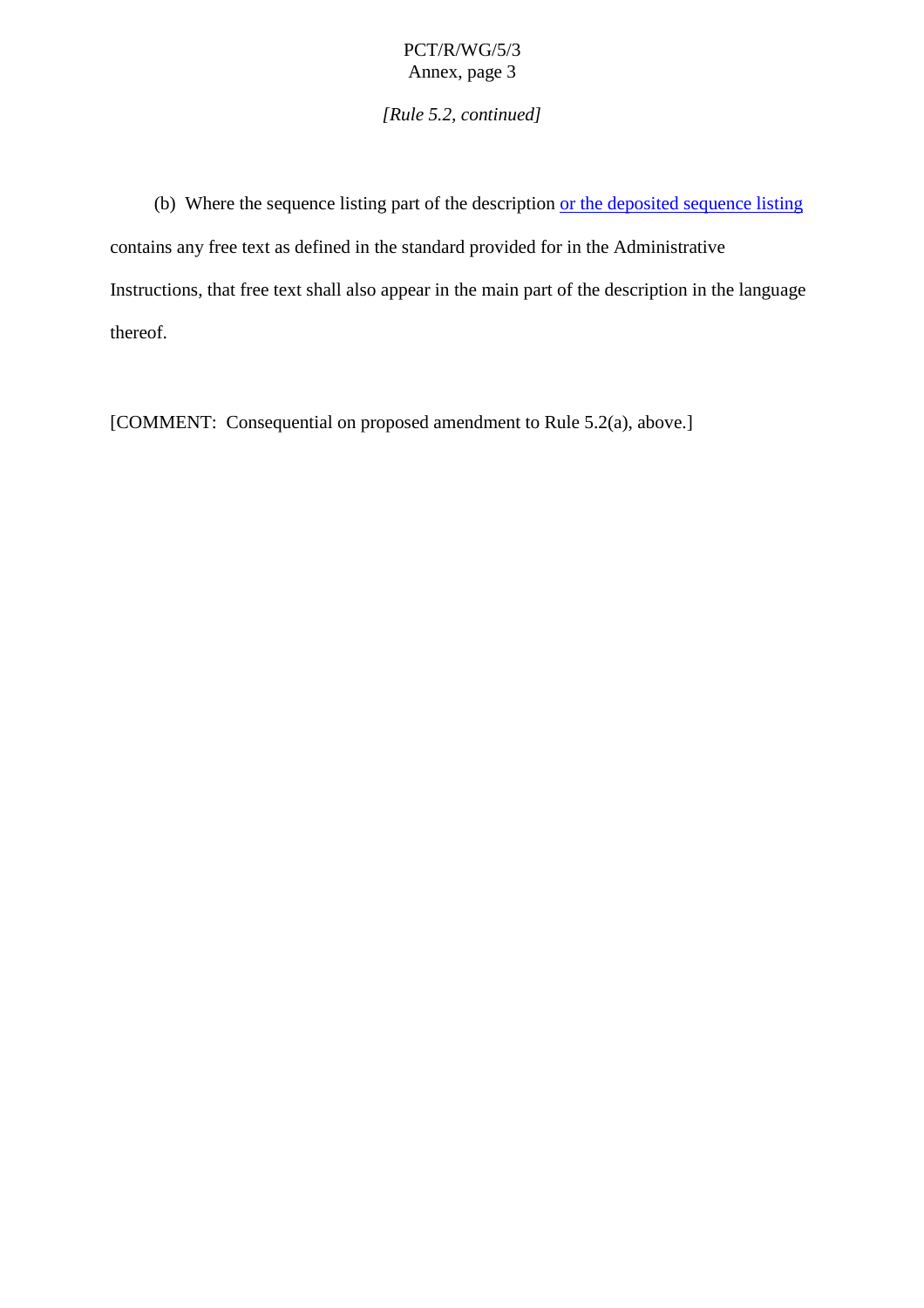# **Rule 13** *ter*

# **Nucleotide and/or Amino Acid Sequence Listings**

<span id="page-8-0"></span>13*ter*.1 *Sequence Listing Deposits*

 $Adepositof a sequence listing in electronic form for the purpose of Rule 5.2(a)(ii)$ shall be made in accordance with the Administrative Instructions.

[COMMENT: See paragrap hs [13](#page-3-0) and [14](#page-4-0) of the Introduction to this document.]

13*ter*.2 *ReferencestoSequenceListings:Contents;FailuretoIncludeReferenceor Indication*

(a) Any reference to a deposited sequence listing for the purposes of Rule  $5.2(a)(ii)$ shallindicate:

(i) the name and address of the sequence listing data bank with which the deposit was made;

(ii) the date of the deposit; and

(iii) the number given to the deposity that sequence listing data bank.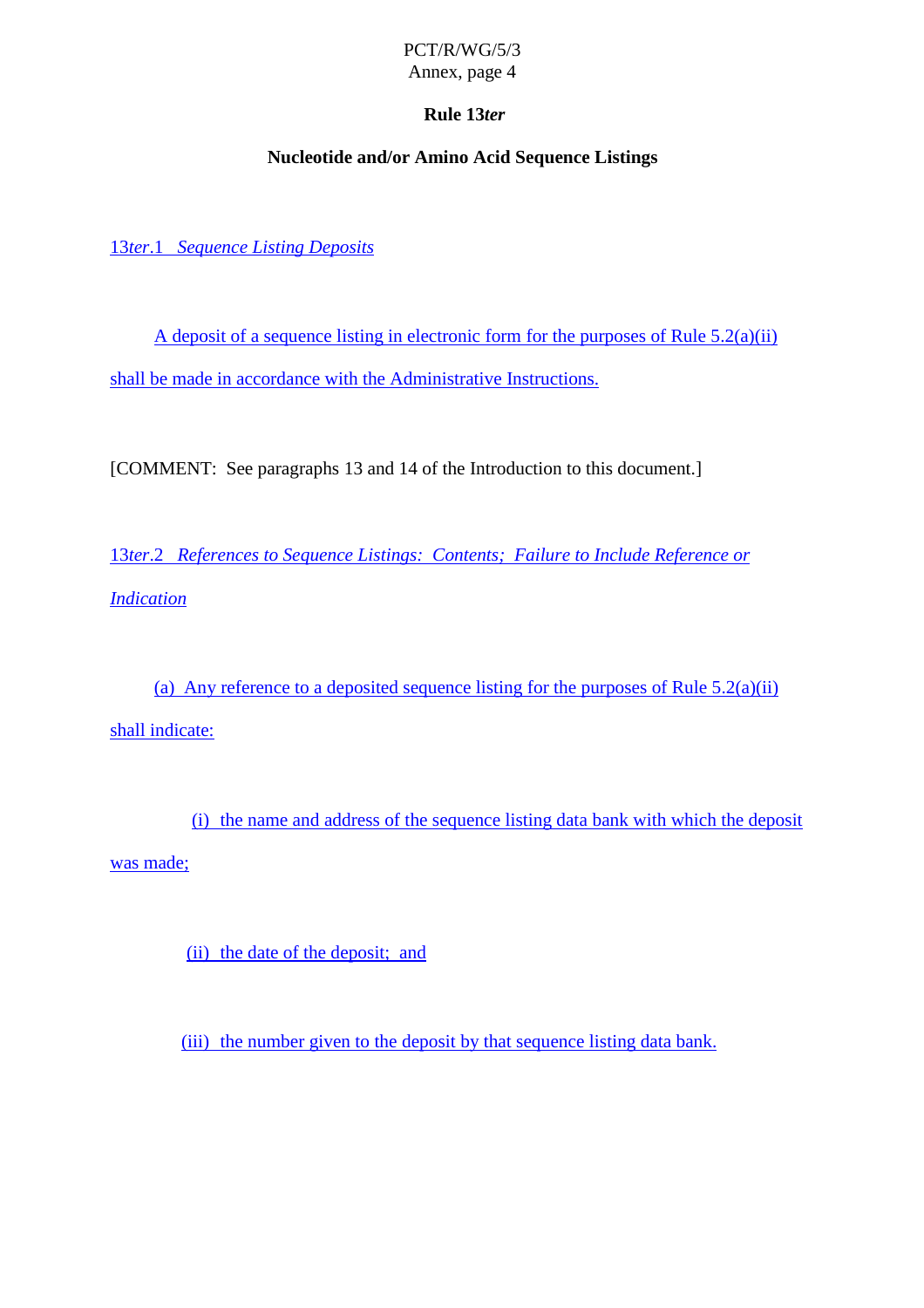*[Rule 13ter.2, continued]*

(b) Where the international application contains disclosure of one or more nucleotide and/oraminoacidsequences and the description as filed:

> (i) does not contain a sequence listing part of the description or a reference to a deposited sequence listing; or

> (ii) contains a reference to a deposited sequence listing but any of the indications referred to inparagraph (a) is not included in that reference;

the International Searching Authority s hall invite the applicant to file a correction by furnishing a reference to a deposite dsequence listing complying with Rule  $5.2(a)(ii)$  or the missing indication within a time limit fixed in the invitation. Rule 26.4 shall apply *mutatis mutandistoanyco* rrection of fered by the applicant. The International Searching Authority shall transmit the correction to the receiving Office and to the International Bureau. Any reference or indication furnished within the time limit fixed in the invitation shall be considered by any designated Office to have been furnished in time.

[COMMENT: Similar to the situation under Rule 13*bis*.4 with regard to the furnishing of a reference to deposited biological material, where the international application as filed does not containas equence listing part of the description and also does not contain a reference to a deposited sequence listing, or where any of the indications required under Rule 13*ter*. 2(a) is missing from a reference contained in the international application a sfiled, the applicant would be given the opportunity, upon invitation by the International Searching Authority, to make the required correction by furnishing such a reference or the missing indication within the time limit fixed in the invitation. If fur nished within that time limit, any designated Office would have to consider any such reference or indication to have been furnished in time. Note that, in practice, the invitation under Rule 13*ter*. 2(b) would be combined with the invitation under Rule 13 *ter*.3(a) (see below): the applicant would have the option either to comply with the invitation under Rule 13*ter*.2(b), in which case the deposited sequence listing referred to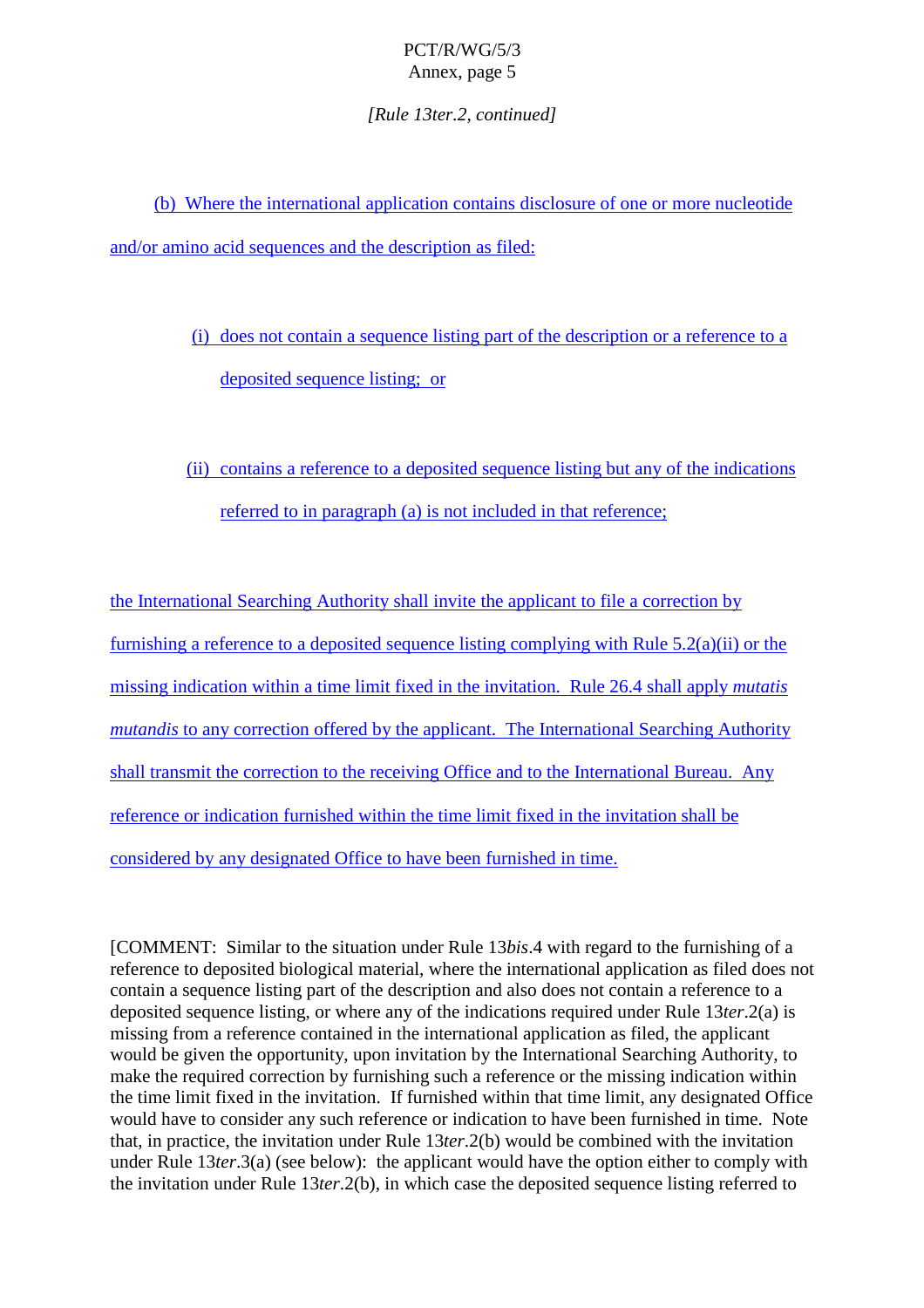*[Rule 13ter.2(b), continued]*

<span id="page-10-0"></span>in the description would be used for the purposes of disclosure, international search and international preliminary examination, and access (see paragraph [8](#page-2-0) in the Introduction to this document, above); or, alternatively, to comply with the invitation under Rule 13*ter*.3(a), in which case the sequence listing in electronic form furnished to the International Searching Authority would be used for the purposes of international search only. Note that any sequence listing deposited after the international filing date would not comply with the requirements of Rule 5.2(a)(ii) and thus not be accepted as a correction under Rule 13*ter*.2(b); any sequence listing deposited after the international filing date would also not be taken into account for the purposes of international search (see Rule 13*ter*.3(a), below).]

(c) [13*ter*.1](d) Where the International Searching Authority finds that the description does not comply with Rule 5.2(b), it shall invite the applicant to file the required correction within a time limit fixed in the invitation . Rule 26.4 shall apply *mutatismutandis* to any correction of fered by the applicant. The International Searching Authority shall transmit the correction to the receiving Office and to the International Bureau.

[COMMENT: Clarification onl y.]

13*ter*.3 13*ter*.1 *Sequence Listing s Required for the Purposes of International Search or International Preliminary Examination for International Authorities*

(a) Where the international application contains disclosure of one or more nucleotide and/or amino acid sequences and the description does not contain a reference to a deposited sequence listing, orthe description contains are ference to a deposited sequence listing but the deposited sequence listing does not comply with Rule  $5.2(a)(ii)$ , the Integrational Searching Authority may require that the applicant furnish to that Authority, for the purposes of the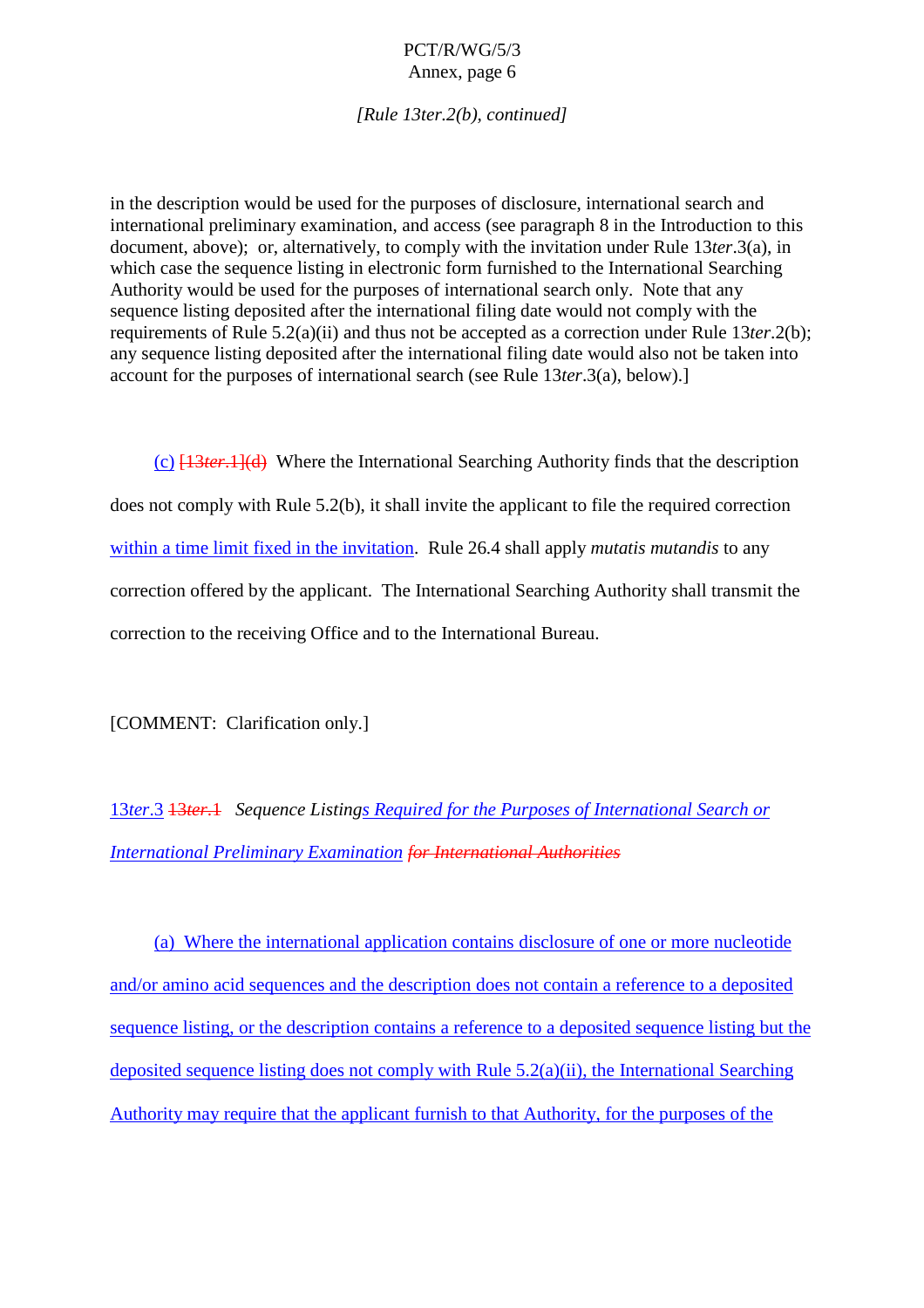*[Rule 13ter.3(a), continued]*

| internationalsearch, as equence listing inelectronic form complying with the standard |
|---------------------------------------------------------------------------------------|
| providedforintheAdmini strativeInstructions.Wheresuchalistingissorequiredbuthas       |
| notbeenfurnishedbytheapplicant,theInternationalSearchingAuthoritymayinvitethe         |
| applicant to furnish such alisting within a time limit fixed in the invitation.       |

[COMMENT:A sequ encelisting inelectronic form is needed to enable the International Searching Authority to carry out the international search. Provided that the International Searching Authority has access to a deposited sequence listing complying with the standard provided for in the Administrative Instructions, the reisponeed for the applicant to furnish a separatelisting in electronic form to the International Searching Authority for the purposes of international search. In all other cases, that is, in cases wher ethe International Searching Authority does not have access to a deposited sequence listing complying with the standard provided for in the Administrative Instructions, the International Searching Authority would be entitled to invite the applicant to fur nish such separate listing in electronic form. Any such listing inelectronic form furnished by the applicant would not form part of the international application (see Rule 13 *ter*.3(d), below). Inpractice, the invitation under Rule 13 *ter*.3(a) would be combined with the invitation under Rule 13*ter*. 2(b) (see Commenton Rule 13ter.2(b), above). Note that proposed new Rule 13*ter*.3(a) would no longer provide for an invitation to furnish a sequence listing in paper format (as present Rule 13*ter*.1(a) does), taking into account that such listing in paper format would not allow a meaningful search to be carried out by the International Searching Authority. Note further that that proposed new Rule 13*ter*.3(a) would not provide for an applicant to furnish, in respon seto an invitation under that Rule, areference to a sequence listing deposited with a sequence listing data bank.]

[13*ter*.1](a) Where the International Searching Authority finds that the international

application contains disclosure of one or more nucl eotide and/or amino acid sequences but:

(i) the international application does not contain a sequence listing complying

with the standard provided for in the Administrative Instructions, that Authority may invite

the applicant to furnish to it, within a t ime limit fixed in the invitation, a sequence listing

complying with that standard;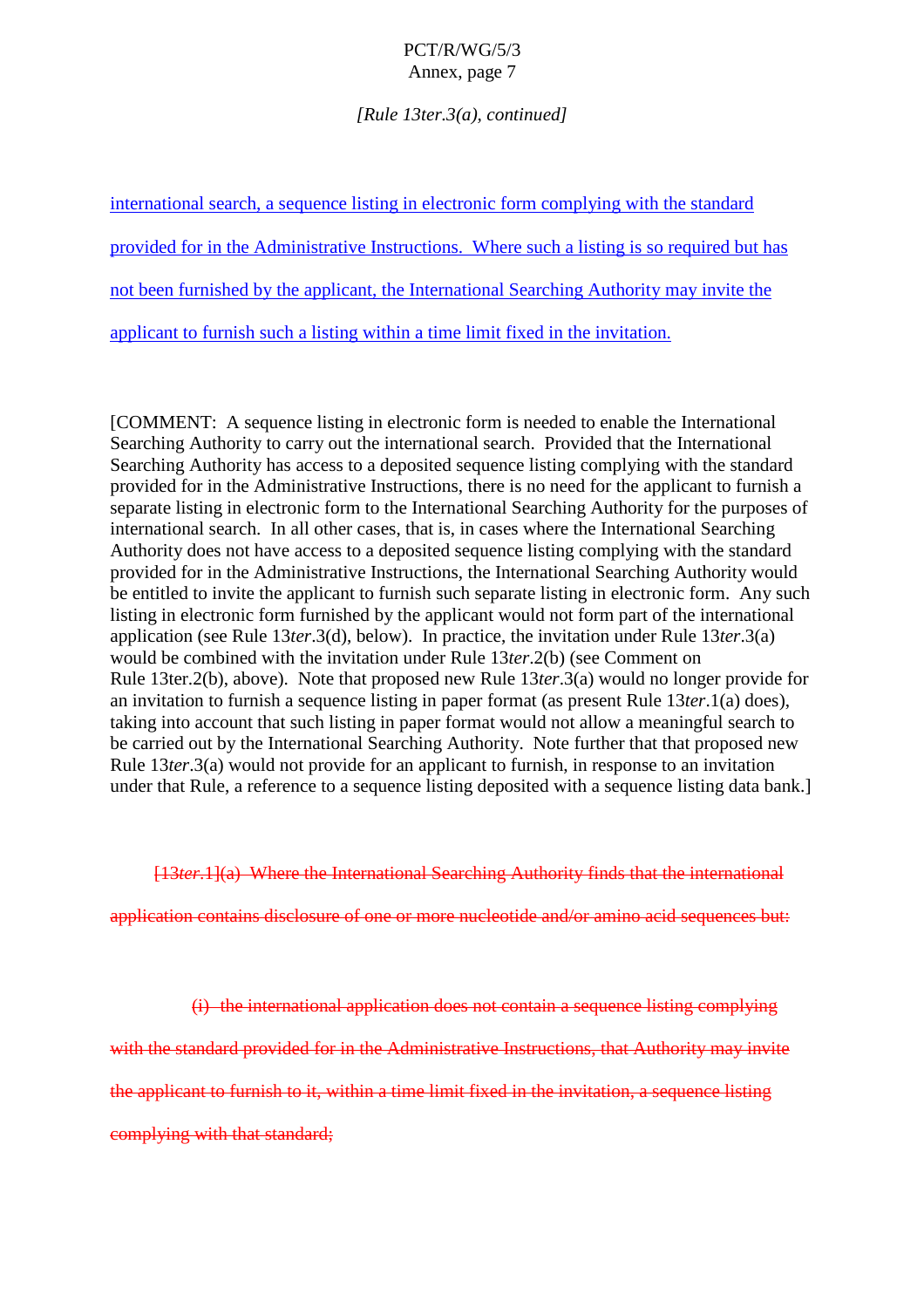*[Rule 13ter.3(a), continued]*

 $(i)$  the applicant has not already furnished as equation that in computer readable form complying with the standard provided for inthe Admi mistrative Instructions;

that Authority may invite the applicant to furnish to it, within a time limit fixed in the invitation, a sequence listing in such a form complying with that standard.

(b)  $[13 \text{ ter.1}]$ (c) If the applicant does not comply with an invited tation under paragraph (a) within the time limit fixed in the invitation, the International Searching Authority shall not be required to search the international application to the extent that such non  $\qquad$  -compliance has the result that a meaningful search can not be carried out.

(c)  $\frac{13}{13}$  Paragraphs(a) and (b)  $\left(\frac{e}{e}\right)$  shall apply *mutatis mutandis* to the procedure before the International Preliminary Examining Authority.

(d)  $[13 \text{ ter.1}](f)$  Any sequence listing inelectronic form furnished pursuant to  $pararaphs (a) to (c) *not contained in the interactional and biecti-* shall not *subiectio-*$ Article 34, form part of the international application.

[COMMENT: The proposed amendment of present Rule 13 *ter*.1(f) (new paragraph (d)) is consequential on the proposed deletion of present Rule 13*ter*.1(a) (see above) and the fact that Rule 13*ter*.3(a) as proposed to be amended would no longer provide for an invitation to furnishas equence listing in paper format (see Comment on Rule 13*ter*.3(a), above).]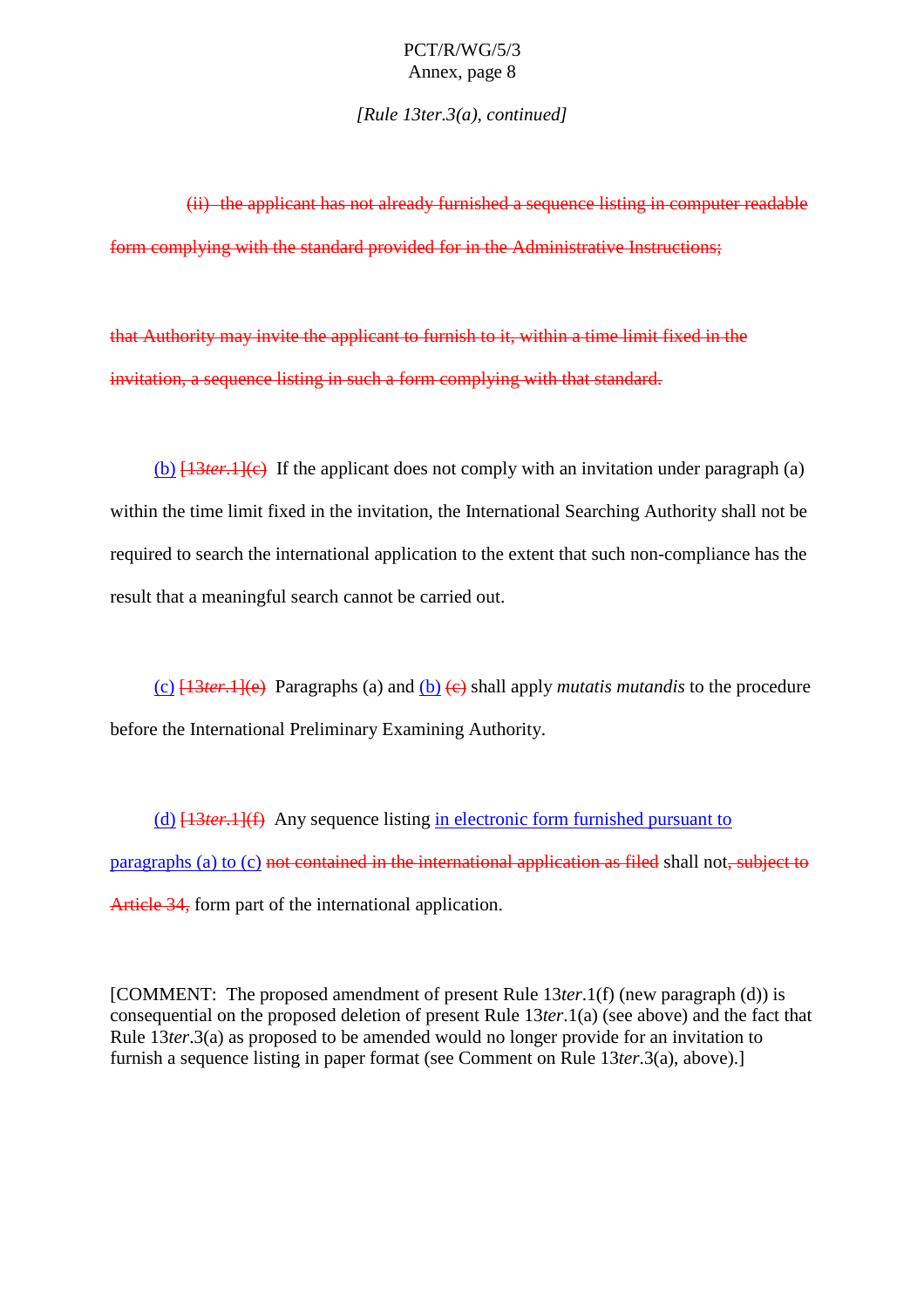<span id="page-13-0"></span>13*ter*.4 13ter.2 *Sequence Listing s for Designated Office s*

Once the processing of the international application has started before a designated Office, Rules 13*ter*.2(b) and 13 *ter*.3(a) 13*ter*.1(a) shall apply *mutatis mutandis* to the procedure before that Office. No designated Offices hall require the applicant to furnish to it is

(i) a sequence listing where a reference to a deposite dsequence listing complying with Rule  $5.2(a)(ii)$  i sincluded in the description;

(ii) a sequence listing other than a sequence listing complying with the standard provided for in the Administrative Instructions.

[COMMENT: Proposed amendment of present Rule 13 *ter*.2 (new Rule 13 *ter*.4) is consequential on the proposed creation of a central electronic deposits ystem for sequence listings under which a sequence listing data bank would serve as a data repository for future access to the sequence listing, including by the designated/elected Offices.

#### 13*ter*.5 *Prescribed Sequence Listing Data Banks*

The Administrative Instructions shall set out the sequence listing data banks that are prescribed for the purposes of Rules 5.2(a)(ii) and 13 *ter*.1 and the provisions and requirements in relation to deposited sequence listings, including but not limited to, provisions and requirements in relation to [ the status of sequence listing data banks, making of deposits, issuance of receipts for deposits, recognition and effect of a deposit, storage of deposited sequence listings, furnishing of copies of deposited sequence listings, and fees].